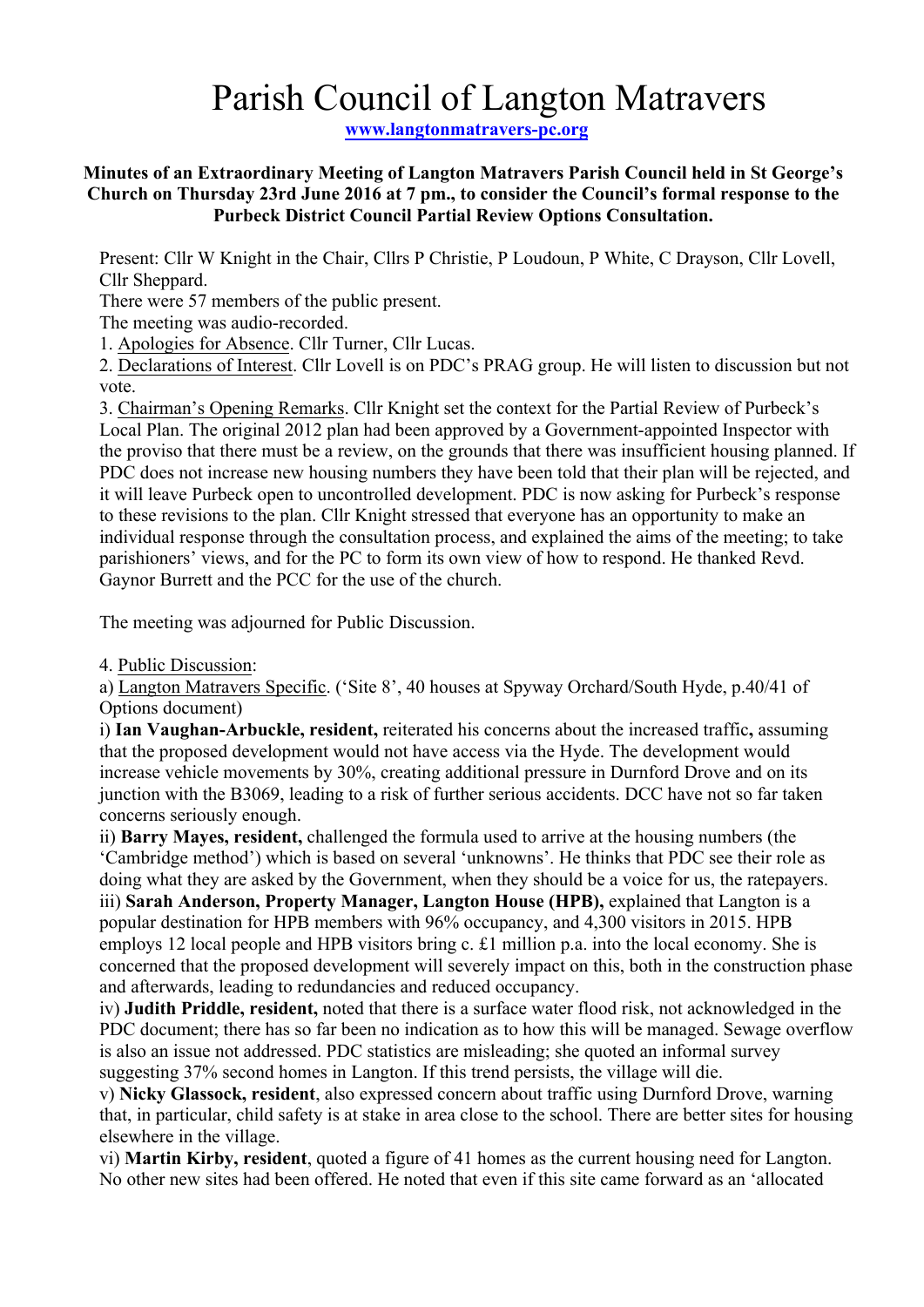site' it would still offer 50% affordable housing in perpetuity under an S106 agreement, meeting some of Langton's housing need.

v) **Mark Hill, resident of Worth**, said that Langton is a strong village. Worth faces similar challenges re; housing. We need to fight imposed developments. Even if a site is an RES there is no guarantee that it will remain affordable in perpetuity.

vi) **Bridget Mayes, resident,** noted that the present sewage system is already overstretched and inadequate. This inadequacy has caused a recent sewage flood at her house in the High Street. vii) **Marjorie Glassock, resident**, echoed concerns that flood mitigation measures already planned for the Spyway Orchard part of the site would not work, and asked that other sites for affordable housing be explored. She also asked that children's lives be put before profit.

# b) General Issues.

i) **Martin Kirby, resident**, explained that PDC are trying to ensure that new builds are not sold as second homes. S106 agreements are between the landowner and a Housing Association (the builder) and cannot be broken.

ii) **Peter Bowyer, resident of Studland and Chair of the Pan Purbeck Action Council**, said that at an inaugural meeting of PPAC on 25<sup>th</sup> May 2016 to discuss PDC's Partial Review, key areas of concern identified were: a) Top-down imposed housing numbers of 5,600 homes., b)

Unsustainability of the developments proposed, owing to lack of infrastructure and employment, c) An absence of local solutions – we must demand solutions to eg Second Home problem. d)

'Affordable' is not, e) 'Profits before people' – PDC are putting economic returns first. f) Reform of the NPPF and g) Our representatives must speak out and represent our local communities. There is a meeting at Wool on 29<sup>th</sup> June to discuss these issues further; please support.

iii) **Mark Hill, resident of Worth**, said that an application for housing on an RES at Worth had recently been granted, where the S106 agreement was 'pliable'. Residents of Worth are taking PDC, the builder and landowner to a Judicial Review.

iv) **Gary Suttle, resident, Leader of PDC**, explained that the housing figures were generated by consultants. He had expressed concern about these figures to the Housing Minister and the Secretary of State, who are leading the national housing policy, and been told to 'go away and get on with it'. He said that PD Cllrs needs local communities' support to respond negatively to the proposals in the Partial Review, and that they will fight to support local communities' views and change the proposals.

v) **Mandy Shanks, resident of Worth**, said that if the new housing proposed at Worth can't be sold to local people within the S106 agreement, then it can be sold to anyone in the UK, and could end up as second homes. Therefore PDC's RES policy won't work, as houses will not remain affordable. vi) **Barrie Mayes, resident,** welcomed Gary Suttle's request to local communities to challenge the Partial Review proposals. The SHMA (housing figures) are not based on sound principles and must be challenged. Purbeck has one of the biggest Second Home problems, and the Government must be told that these proposals do not meet Purbeck's needs.

vii) **Charles Miller, resident of Wareham**, condemned the 'Cambridge formula' for devising housing numbers (SHMA) as undemocratic. He urged PDC to ask the electorate to make its views clear.

The meeting was reconvened.

5. Council's Response to Consultation Form.

The Council agreed the following responses, after discussing each area in turn: Page numbers refer to pages in Consultation response form. Text in Roman type is LMPC response.

Page 2. Preferred Option 2 – Meeting Objectively Assessed Housing Needs.Do you agree with the proposal to meet our objectively assessed needs of around 3,080 additional new homes between  $2013$  and  $2033$  ? NO

The Cambridge Model which produced the 'Objectively Assessed Need' figures for Housing in the Purbeck area (SHMA) is seriously flawed as a way of assessing housing need. It does not address the **real** need for housing in the area.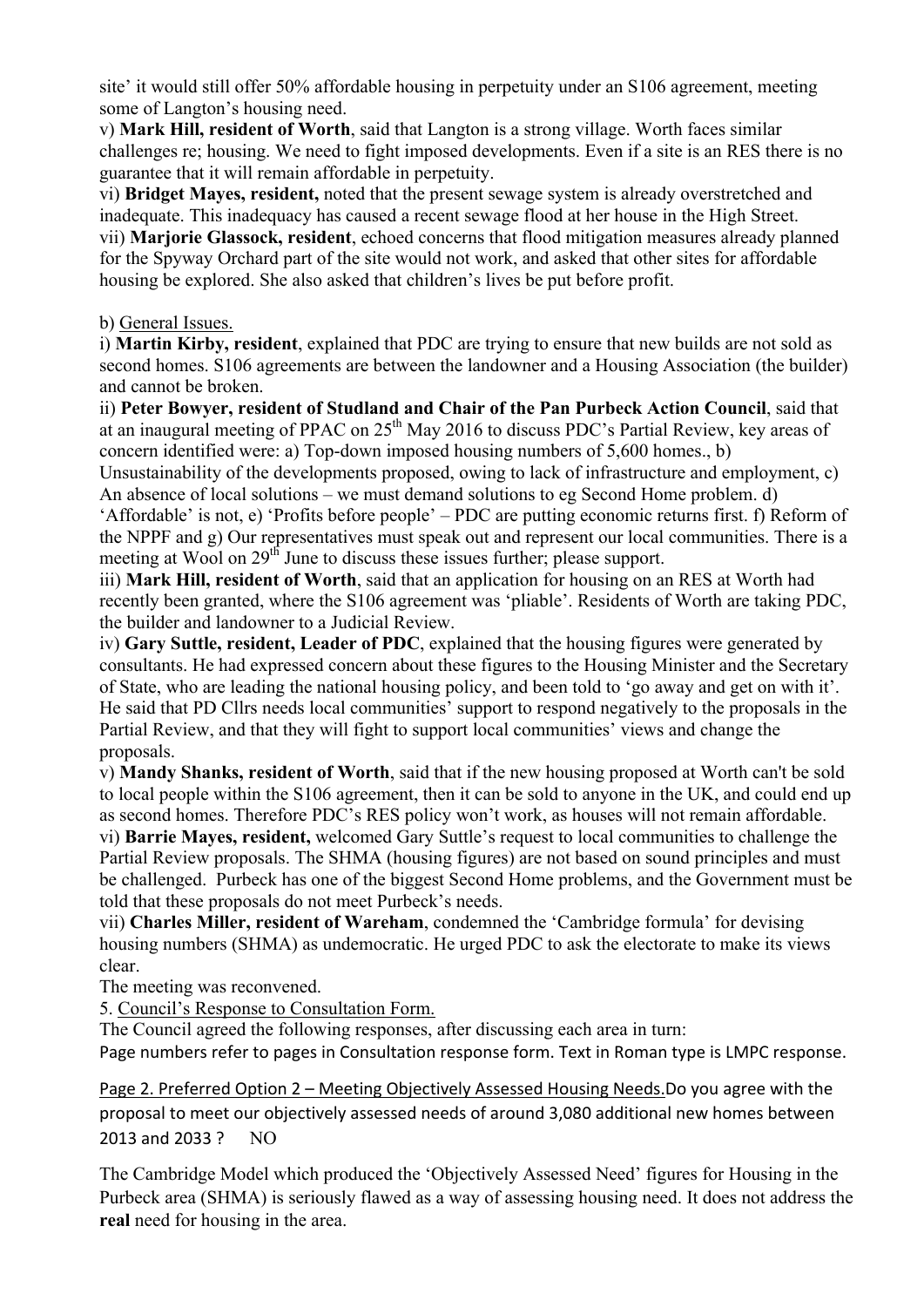## Page 3. Alternative Option  $1$  – delivering more than the objectively assessed housing need.

Do you think that the Council should plan to deliver more than our objectively assessed needs of around 3.080 additional new homes between 2013 and 2033 ?  $\sim$  NO

Issue 1 – Impact of Second Homes; Please list any positive impacts of second homes in your community.

Some minor economic benefits **when second homes are occupied.**

What evidence do you have to support the impacts?

Some increased use of local shops, tradesmen.

Page 4 - Impact of Second Homes (contd.)

Please list any negative impacts of second homes in your community.

Serious reduction in truly affordable housing for local people.

What evidence do you have to support the impacts?

The centre of the village is becoming empty.

Local house prices.

See comment on p.22 at end of document re 'St Ives or similar' approach to Second Homes.

Page 9. Site 8 - Langton Matravers.

Do you agree or disagree with the Council's proposals for this settlement ? DISAGREE

Comments:

This proposal will not provide the Affordable Housing that we need. Concerns about the proposed development include: infrastructure, flooding, drainage and surface water management, including sewerage, transport and AONB. We disagree with moving of the settlement boundary to make this an 'Allocated site'.

#### Page 13. Alternative Option 3: Langton Matravers.

Do you agree or disagree with the Council's alternative proposal for this settlement ? DISAGREE

Comments:

All comments on Site 8 apply to Site 13.

Page 14. Possible Additional Option - Rounding off settlement boundaries.

Do you think the Council should explore rounding off settlement boundaries further ? NO

Comments:

It is disingenuous to call this 'rounding off'; it will **not be 'rounding', but an excuse for extension, leading to urban-style sprawl.** This would be a licence for PDC to extend villages as they wish, for the benefit of developers, and is totally undemocratic and unacceptable.

#### Page 18. Policy AH - Affordable Housing.

Do you agree with the proposed updates to the policy ?  $NO$